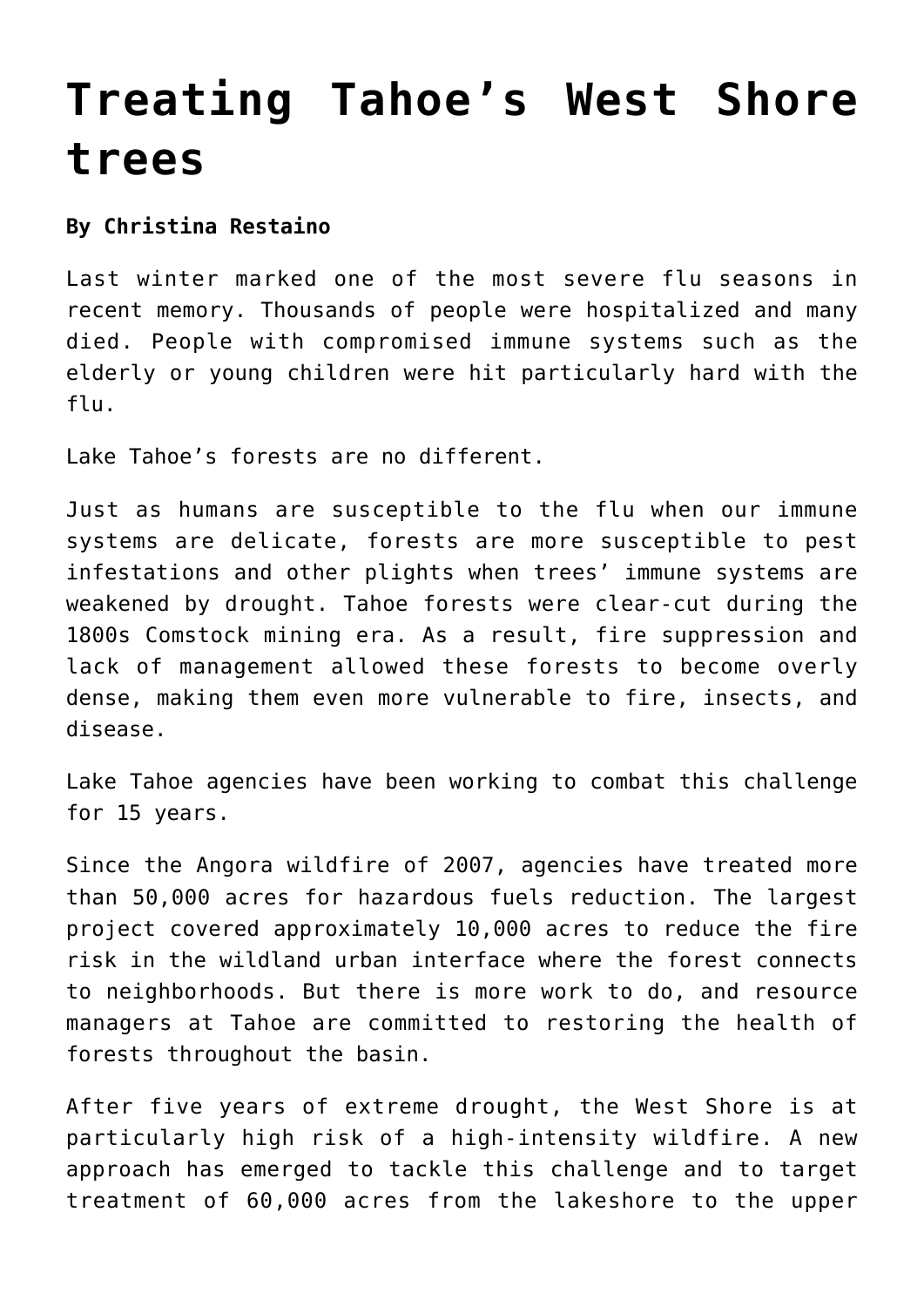forest.

The Lake Tahoe West Restoration Partnership is working to improve the health of our forests in an area at high risk for wildfire. Multiple agencies and stakeholder partners are collaborating on how to boost the immune system of our forests. It started with an overall assessment of general forest health and resilience. The group is studying what optimal health looks like—how dense the forest should be, what healthy wildlife habitats look like, and what tree species are best suited for our forest.

Next, the group identified how far the West Shore forest is from optimal health. Out of this process emerged the Landscape Resilience Assessment—a comprehensive look at the values and services we derive from our forests and how far afield these are from desired conditions.

The Landscape Resilience Assessment found that a majority of the West Shore forest is at risk of high-intensity wildfire or beetle mortality, which usually follows drought. The assessment identified where the least-healthy, least-resilient areas are for forest density, wildlife, and fire risk. The partnership can now use this information to help target areas for improved resource management.

The Lake Tahoe West group is also working on a Landscape Restoration Strategy to outline and communicate the why and how of forest restoration goals and activities. Strategy development is occurring alongside a detailed, science-based modeling initiative to understand how different forest treatments affect attributes like fire risk, wildlife habitat, air quality, and water quality. This modeling work is considering landscape-level dynamics and will help the group sketch out solutions that match the scale of the problem. Partners will complete the Landscape Restoration Strategy in the fall of 2018 and project-scale planning will begin.